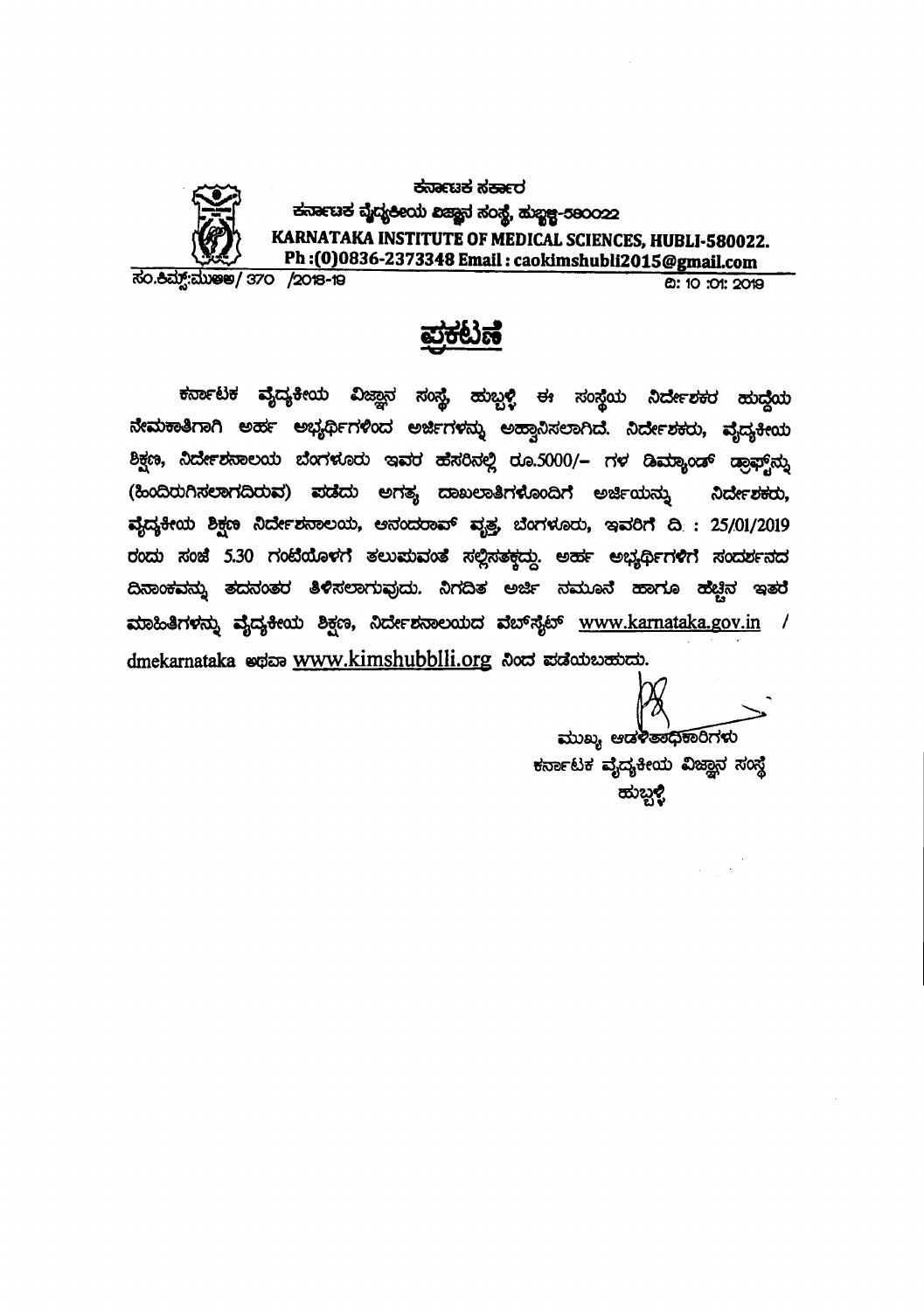

 $\vec{B}$ ರ್ನಾಚಿಕ ನಕಾ $\vec{B}$ ರ  $\pm$ ನಾ $\mp$ ಚಿತ ವೈದ್ಯಕೀಯ ವಿಜ್ಞಾನ ಸಂಸ್ಥೆ, ಹುಬ್ಬಣ್ಣ-580022 KARNATAKA INSTITUTE OF MEDICAL SCIENCES, HUBLI-580022. Ph :(0)0836-2373348 Email: caokimshubli2015@gmail.com<br>20: 10: 10: 2019

370 /2018-19  $\overline{30.8}$ ಮ್:ಮು $80/$ 

## **NOTIFICATION**

Applications are invited from eligible candidates for the post of Director & Dean at Karnataka Institute of Medical Sciences, Hubli.

Eligibility Criteria:-

- 1. The Candidates for the said post shall be selected based on seniority cum merit from amongst the Professors in this Institution.
- 2. The Dean cum Director to be appointed must have 10 years of teaching experience as Professor or Associate Professor out of which at least five years as Professor in the particular department.
- 3. Candidates shall have administrative experience either as Medical Superintendent or as Head of the Department at least for 05 years
- 4. Candidates shall satisfy Medical Council of India norms for appointment to the said post.
- 5. Maximum upper age limit for the said post shall be 58 years on the date of notifications.

Mode of Selection:- Senior most eligible Professors amongst the applicants shall be short listed & called for the Interview. Date and Venue will be intimated later. Pay Scale:- Rs. 37400-67000+ AGP 10000/- with applicable allowances.

Period of Appointment:- Maximum four years from the date of appointment or until further Government Order whichever is earlier.

Instructions :- Candidates applying to the Director & Dean post shall submit application in a prescribed format which can be downloaded from the DME website: www.karnataka.gov.in / dmekarnataka or www.kimshubballi.org . The filled up application should be submitted to Directorate of Medical Education, Anand Rao Circle, Bengaluru-560009 by "registered post with acknowledgement due". A non-refundable DD for Rs.5000/- drawn in favour of Director of Medical Education, Bengaluru along with relevant supporting documents.

Last date for submission of applications:  $25/01/2019$  before 5.30 pm.

ur of Director of<br>cuments.<br>
STE 5.30 pm.<br>
A<br>
M<br>
Mistrative Officer<br>
A<br>
A<br>
A<br>
A<br>
A<br>
A<br>
Stefaical Scie

Chief Administrative Officer Karnataka Institute of Medical Sciences Hubballi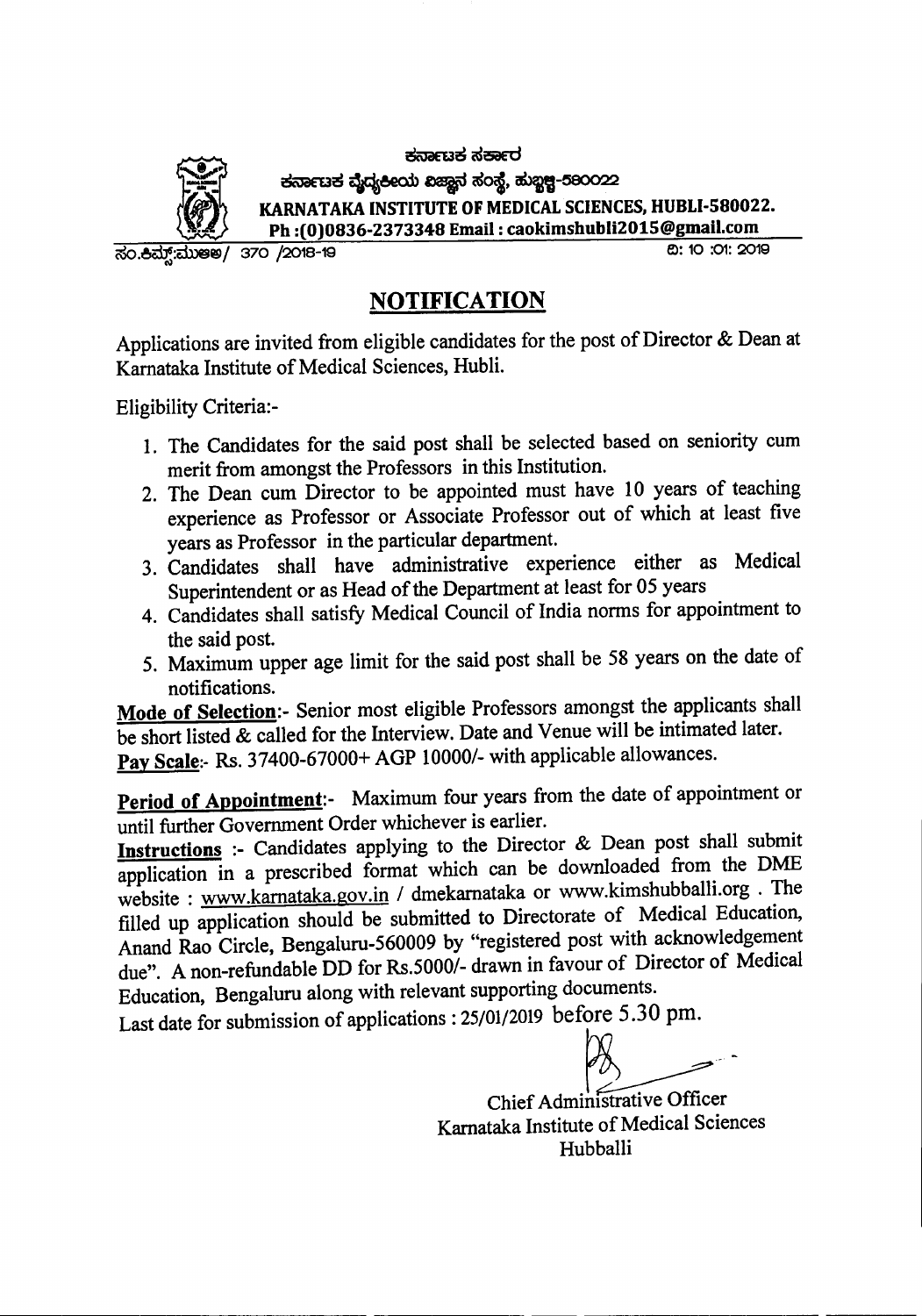

ಕನಾಣಕ ಸರ್ಕಾರ

## $\pm$ ನಾ $\epsilon$ ಚಿಕ ವೈದ್ಯಕೀಯ ವಿಜ್ಞಾನ ಸಂಸ್ಥೆ, ಹುಬ್ಬ $\bf g$ -580022 **KARNATAKA INSTITUTE OF MEDICAL SCIENCES,HUBLI-580022.** APPLICATION FORM FOR THE POST OF DIRECTOR Of Karnataka Institute of Medical Sciences

Affix Passport size Photograph

### (Please fill Sl.No 1 to 4 in Capital Letters only)

| 1.             | Name of the Applicant                                                                  |        |            |             |            |         |  |
|----------------|----------------------------------------------------------------------------------------|--------|------------|-------------|------------|---------|--|
| 2.             | Name of Father/Mother/Spouse                                                           |        |            |             |            |         |  |
| 3.             | a. Parmanent address                                                                   |        |            |             |            |         |  |
|                |                                                                                        |        |            |             |            |         |  |
|                |                                                                                        |        |            |             |            |         |  |
|                | b. Postal Address for correspondence                                                   |        |            |             |            |         |  |
|                |                                                                                        |        |            |             |            |         |  |
|                |                                                                                        |        |            |             |            |         |  |
|                |                                                                                        |        |            |             |            |         |  |
|                | c. Mobile Number                                                                       |        |            |             |            |         |  |
|                |                                                                                        |        |            |             |            |         |  |
|                | d. E-Mail ID                                                                           |        |            |             |            |         |  |
| 4.             | a. Date of Birth & Age<br>(as recorded in the SSLC certificate)                        |        |            |             |            |         |  |
|                | b. Nationality                                                                         |        |            |             |            |         |  |
|                | c. Religion                                                                            |        |            |             |            |         |  |
|                | d. Caste & Category                                                                    |        |            |             |            |         |  |
| 5.             | <b>QUALIFICATION (Enclosed Relevant Documents)</b>                                     |        |            |             |            |         |  |
|                | Qualification                                                                          | Marks/ | Percentage | Name of the | University | Year of |  |
|                |                                                                                        | Grade  |            | college     |            | passing |  |
| a.             | M.B.B.S                                                                                |        |            |             |            |         |  |
| $b$ .          | M.D.M.S                                                                                |        |            |             |            |         |  |
|                |                                                                                        |        |            |             |            |         |  |
| c.             | M.ch/DM                                                                                |        |            |             |            |         |  |
|                |                                                                                        |        |            |             |            |         |  |
| $\mathbf{d}$ . | Any other                                                                              |        |            |             |            |         |  |
|                | equivalent or                                                                          |        |            |             |            |         |  |
|                | additional                                                                             |        |            |             |            |         |  |
|                | qualification                                                                          |        |            |             |            |         |  |
| 6.             | Particulars of registration with State Medical<br>Council (Enclose Relevant Documents) |        |            |             |            |         |  |
|                |                                                                                        |        |            |             |            |         |  |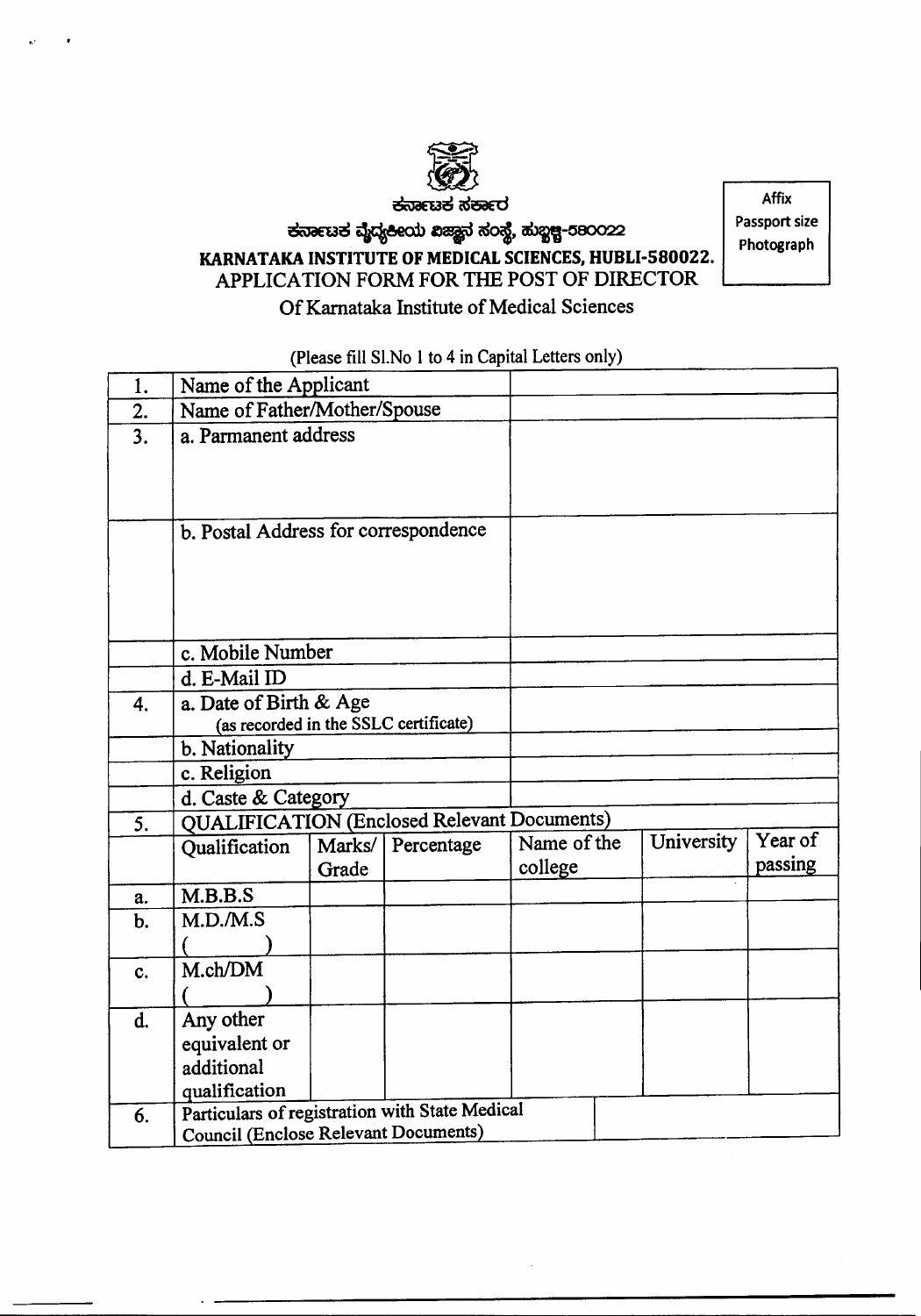| 7.            | Teaching Experience (Enclosed Relevant Documents)           |                                                                                           |    |                         |                        |                           |  |
|---------------|-------------------------------------------------------------|-------------------------------------------------------------------------------------------|----|-------------------------|------------------------|---------------------------|--|
|               | Designation                                                 | Period                                                                                    |    |                         |                        |                           |  |
|               |                                                             | From                                                                                      | To | Total<br>No.of<br>years | Name of<br>the college | Name of the<br>University |  |
|               | Tutor/<br>a.<br>Demonstrator/<br>Resident/<br>Registrar     |                                                                                           |    |                         |                        |                           |  |
|               | <b>Assistant</b><br>b.<br>Professor/<br>Lecturer            |                                                                                           |    |                         |                        |                           |  |
|               | Associate<br>C <sub>r</sub><br>Professor                    |                                                                                           |    |                         |                        |                           |  |
|               | Professor<br>d.                                             |                                                                                           |    |                         |                        |                           |  |
|               | Professor &<br>e.<br>HOD                                    |                                                                                           |    |                         |                        |                           |  |
| 8.            | Present place of working & Designation                      |                                                                                           |    |                         |                        |                           |  |
| 9.            |                                                             | No.of years of administrative experience                                                  |    |                         |                        |                           |  |
|               | (supportive documents to be enclosed)                       |                                                                                           |    |                         |                        |                           |  |
| 10            | <b>Publications:</b>                                        |                                                                                           |    |                         |                        |                           |  |
|               | <b>National Journals:</b><br><b>International Journals:</b> |                                                                                           |    |                         |                        |                           |  |
|               |                                                             |                                                                                           |    |                         |                        |                           |  |
| 11.           | Total years of experience as Professor                      |                                                                                           |    |                         |                        |                           |  |
| 12.           |                                                             | Extracurricular activities : Sports / Cultural<br>Modals at University / State / National |    |                         |                        |                           |  |
|               |                                                             |                                                                                           |    |                         |                        |                           |  |
| 13.           | <b>Experience as:</b>                                       |                                                                                           |    |                         | No. of years           |                           |  |
| a)            |                                                             | Dean / Director / Professor / HOD                                                         |    |                         |                        |                           |  |
| b)            | Principal                                                   |                                                                                           |    |                         |                        |                           |  |
| $\mathbf{c})$ | Medical Superintendent of Teaching Hospital                 |                                                                                           |    |                         |                        |                           |  |
| $\mathbf{d}$  | Joint Director (Medical Education)                          |                                                                                           |    |                         |                        |                           |  |
| 14            | Whether Assets & Liabilities                                |                                                                                           |    |                         |                        |                           |  |
|               | Statement filed every year for the last 5 years             |                                                                                           |    |                         |                        |                           |  |
|               | (Enclosed copies)                                           |                                                                                           |    |                         |                        |                           |  |